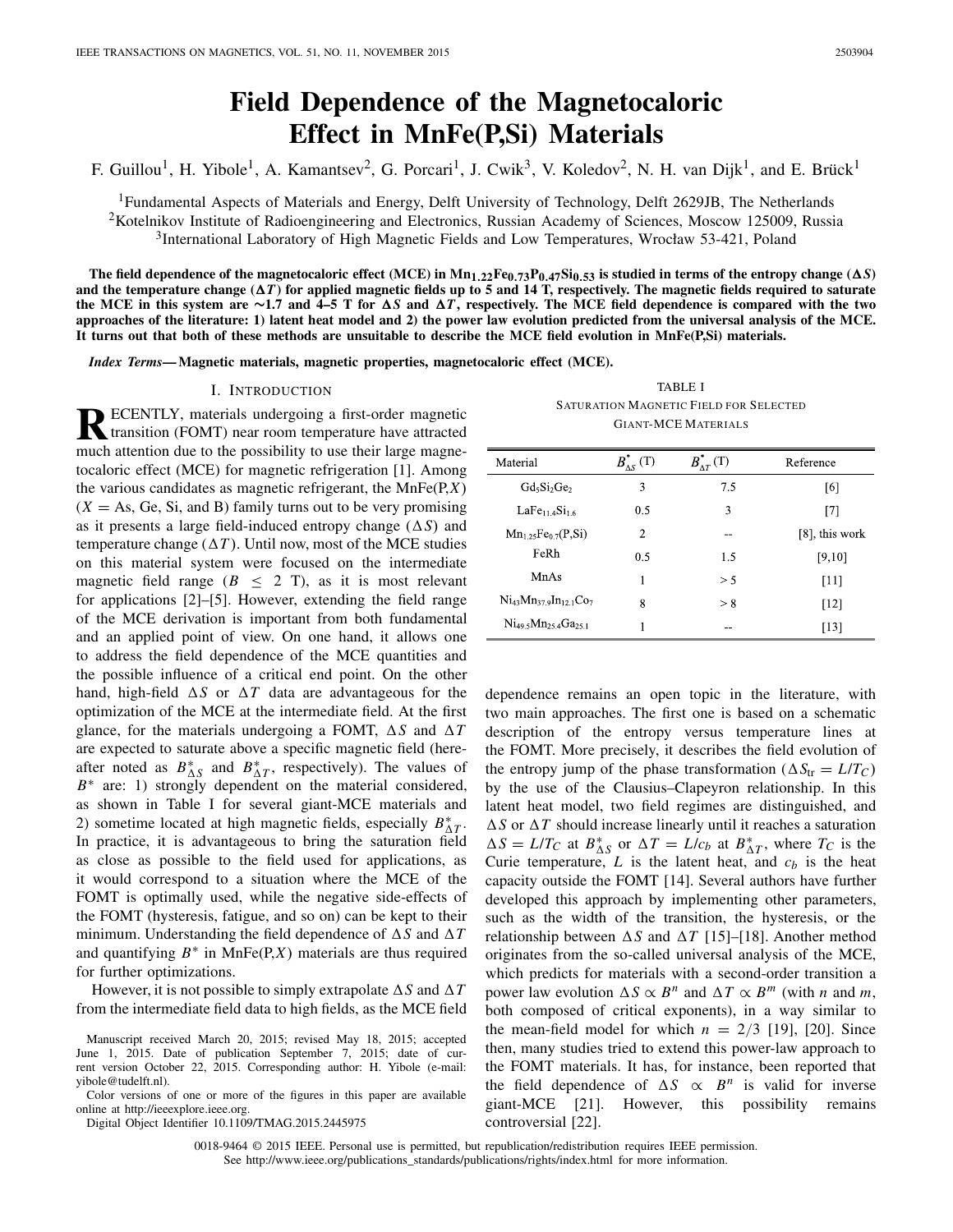In this paper, we present the adiabatic temperature change measured in magnetic fields up to 14 T for one prototypical MnFe(P,Si) material. In addition, the field dependence of  $\Delta S$  has been revisited. The results are compared with the two approaches of the literature to check whether these models can be used to describe the field dependence of the MCE in this system.

## II. EXPERIMENTAL DETAILS

A  $Mn_{1.22}Fe_{0.73}P_{0.47}Si_{0.53}$  sample has been prepared by solid-state reaction [4]. Elemental starting materials were ball milled during 10 h, and then pressed into tablets and sealed in quartz ampoules under 200 mbar of Ar. The heat treatment is performed at 1100 °C during 40 h and ends by water quenching to room temperature. The samples were cycled five times across the FOMT prior to the measurements. Magnetization measurements have been carried out in a Quantum Design magnetometer equipped with a reciprocating sample option. Differential scanning calorimetry (DSC) in zero magnetic field was performed in a commercial TA Q2000. The in-field DSC data for indirect  $\Delta S$  and  $\Delta T$  or for the direct  $\Delta S$ <sub>cyclic</sub> were performed in a homemade equipment resembling the setup used in [5]. The thermal and field ramps were 1.5 Kmin<sup>-1</sup> and 0.4 Tmin<sup>-1</sup>, respectively. Direct  $\Delta T_{\text{cyclic}}$  measurements for an external field change of 1.1 T were carried out as in [4]. The high-field MCE measurements have been carried out in a Bitter magnet, at the International Laboratory of High Fields and Low Temperatures in Wroclaw, Poland. The field ramp is 12  $Tmin^{-1}$ , and the field homogeneity is of the order  $10^{-3}$  T. The probe is similar to the one reported in [12]. The bulk sample (a pellet of 13 mm diameter and a mass of 2.34 g) was placed with the long axis oriented along the magnetic field. A relaxation curve has been measured, and the time constant (∼800 s) is significantly larger than the duration of the field ramp. Calculation of the MCE for the indirect methods is done according to the usual process: 1) use of the Maxwell equation for magnetization data [either  $M_B(T)$  or  $M_T(B)$  and 2) construction of the entropy lines  $S_B(T)$  and then differences for calorimetric  $\Delta S$  and  $\Delta T$  [1].

#### III. RESULTS AND DISCUSSION

To allow the comparison with the previous MCE study in this system, a full set of MCE characterization at  $B = 1$  T for the  $Mn_{1.22}Fe_{0.73}P_{0.47}Si_{0.53}$  sample has been carried out prior the high field measurements. From the DSC measurements in zero magnetic field,  $T_C$  upon heating is at 311 K. The thermal hysteresis of  $\delta T_{\text{hyst}} = 1.1$  K fulfills our standard criterion to ensure the cyclic character of the MCE. The full-width at halfmaximum of the heat capacity peak is 3 K in zero magnetic field. Hereafter, a transition width  $\delta T_{tr} = 2FWHM = 6 K$ will be considered. By integrating the DSC peak over  $\delta T_{tr}$ and by using a linear background, the latent heat is  $5.8 \text{ Jkg}^{-1}$ . Fig. 1 shows the magnetization as a function of the temperature in magnetic fields from 0.05 to 2 T. The evolution of the transition temperature with respect to the field is  $dT_C/dB = 3.5(2)$  KT<sup>-1</sup>. The magnetization jump  $\Delta M$  at the transition observed at *B* = 0.5 T is ~65 Am<sup>2</sup>kg<sup>-1</sup>.



Fig. 1. Magnetization of  $Mn_{1,22}Fe_{0,73}P_{0,47}Si_{0,53}$  as a function of the temperature (upon heating, except for  $B = 0.05$  T) in various magnetic fields (0.05 T and then from 0.25 to 2 T in 0.25 T increments). Inset: field dependence of the transition temperature.

TABLE II MAXIMUM OF THE MCE FOR  $Mn_{1.22}Fe_{0.73}P_{0.47}Si_{0.53}$ FROM VARIOUS METHODS

| $\Delta S$<br>$(Jkg^{-1}K^{-1})$ | $\Delta T$<br>(K) | ΛB<br>(T) | Method                                             |
|----------------------------------|-------------------|-----------|----------------------------------------------------|
| 11.5                             |                   | 1         | Maxwell equation on $M_B(T)$                       |
| 11.4                             |                   | 1         | Maxwell equation on $M_T(B)$                       |
| 11.0                             | 1.9               | 0.95      | In-field DSC $(vs T)$                              |
| 9.8                              |                   | 0.95      | Direct $\Delta S$ in DSC (vs B) with ZFC           |
| 8.9                              |                   | 0.95      | Direct $\Delta S_{\text{cyclic}}$ in DSC (vs B)    |
|                                  | 1.7               | 1.1       | Direct $\Delta T_{\text{cyclic}}$ measurements     |
|                                  | 1.5               |           | Direct $\Delta T_{\text{cyclic}}$ probe up to 14 T |

As the MCE derivation can be prone to artifacts in the case of FOMT, the entropy change  $\Delta S$  and the temperature change  $\Delta T$  of this sample have been cross-checked by several direct and indirect methods: Maxwell method is applied on  $M_B(T)$  and  $M_T(B)$  magnetization data, indirect  $\Delta S$  and  $\Delta T$  from the in-field DSC calorimetry, and direct  $\Delta S_{\text{cyclic}}$  and  $\Delta T_{\text{cyclic}}$  setups. The results are summarized in Table II.  $\Delta S$  and  $\Delta T$  derived from the various methods are in good agreement. In particular, the small thermal hysteresis results only in a limited difference between the  $\Delta S$  and  $\Delta T$ maxima derived from the indirect methods, and the cyclic quantities  $\Delta S_{\text{cyclic}}$  and  $\Delta T_{\text{cyclic}}$ . Compared with the previous combined  $\Delta S$  and  $\Delta T_{\text{cyclic}}$  study [4], the present sample shows higher  $\Delta S$  but a lower  $\Delta T_{\text{cyclic}}$ , in such a way that the overall MCE remains comparable.

The field evolution of the entropy change  $\Delta S(B)$  derived from  $M_T(B)$  magnetization data measured up to 5 T at  $T_C$  (311 K) and  $T > T_C$  (313 K) is presented in Fig. 2(a) and compared with the latent heat model. The S shape of the  $\Delta S(B)$  curve at  $T > T_C$  has the typical character of a FOMT. To check the validity of the power law method in this material,  $\Delta S(B)$  was subsequently processed following the approach from [21]. The local coefficient  $n(T, B)$  in  $\Delta S \propto B^n$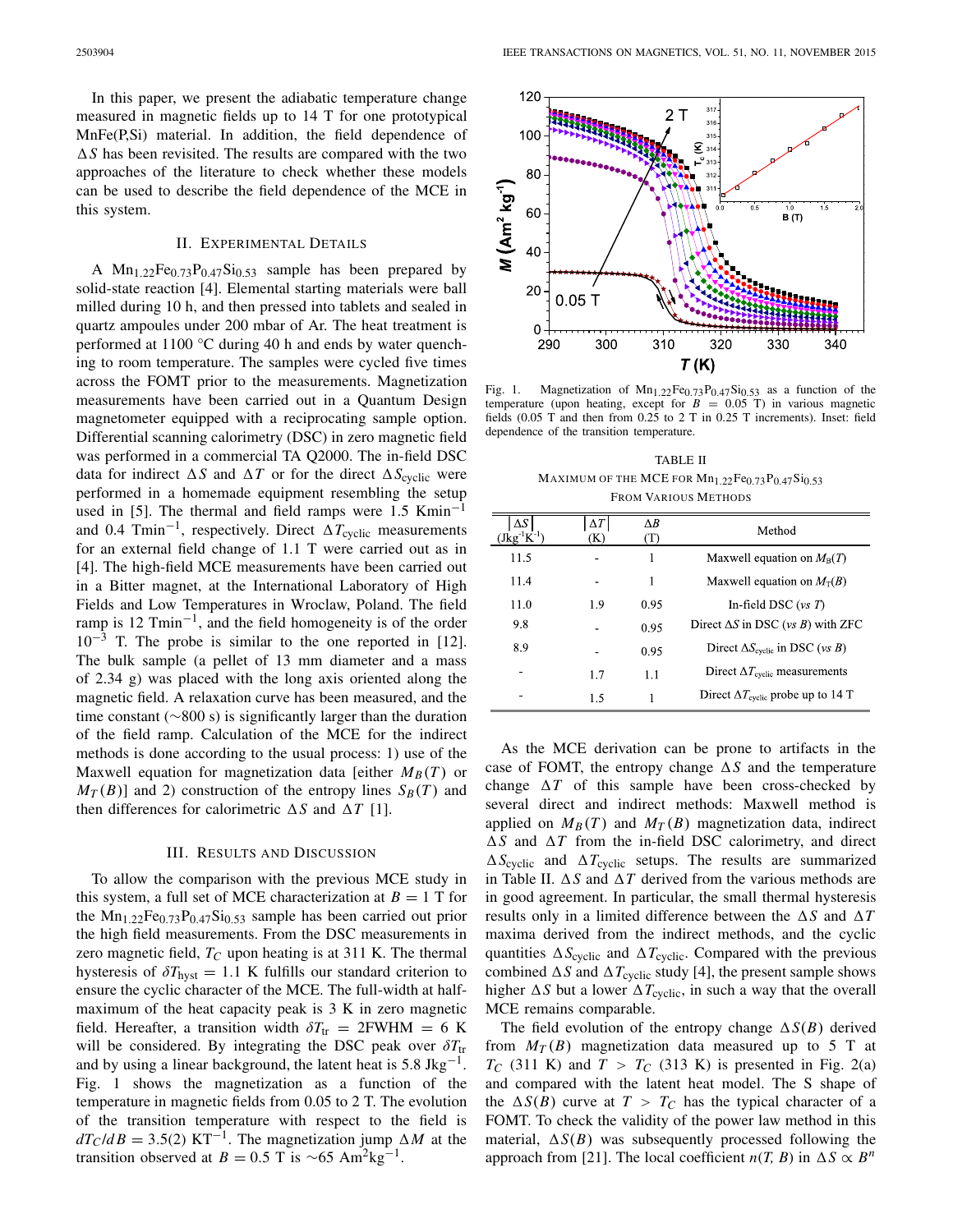

Fig. 2. Entropy change of  $Mn_{1.22}Fe_{0.73}P_{0.47}Si_{0.53}$ . (a)  $\Delta S(B)$  derived from  $M_T(B)$  data. (b) Local  $n(T, B)$  exponent.

is shown in Fig. 2(b). The pronounced field dependence of *n* demonstrates that a power law cannot be used to describe  $\Delta S(B)$  in this material. In contrast, it seems that the latent heat model using the parameters given above reproduces reasonably well saturation field  $B_{\Delta S}^* = \delta T_{tr}/(dT_C/dB) \approx 1.7 \text{ T}$  at  $T_C$ . The entropy change given by the latent heat model below  $B_{\Delta S}^*$ ,  $\Delta S = [\Delta S_{tr} \Delta B (dT_C/dB)]/\delta T_{tr}$ , is a good estimate of the experimental  $\Delta S$  in 1 T. However, looking more closely into the simulated  $\Delta S(B)$  curve, one easily sees the limitation of such a model. It fails in reproducing the rounding in the wings of the transition. In addition, it simply considers the MCE at the phase transformation, but neglects the MCE within the ferromagnetic and paramagnetic phases, which are not negligible at high fields, as shown in Fig. 2(a), by the evolution of  $\Delta S(B)$  above 3 T.

To probe the field dependence of the temperature change in the vicinity of  $T_C$ ,  $\Delta T$  as a function of magnetic field  $\Delta T(B)$ has been recorded up to 14 T [Fig. 3(a)]. The measurements have been performed in two different ways. The first approach consists in applying a series of field changes of  $0 \rightarrow B \rightarrow 0$ with  $B$  from 1 to 14 T in 1 T increment, at a constant initial temperature (at  $B = 0$ ). The resulting  $\Delta T_{\text{cyclic}}$  values correspond to an average between the two field branches (field increase and field decrease)  $\Delta T_{\text{cyclic}} = [\Delta T_{\text{ad}}(+\Delta B) \Delta T_{\text{ad}}(-\Delta B)/2$ . The second method is a point-by-point analysis of a single field change  $0 \rightarrow 14$  T. Comparing the two approaches, the second method appears more suitable, as the field increments are given by the measurement frequency. It clearly shows the S shape of  $\Delta T_{\text{cyclic}}(B)$  expected for an FOMT at  $T > T_C$ . However, the results from the second





Fig. 3. Temperature change of  $Mn_{1.22}Fe_{0.73}P_{0.47}Si_{0.53}$ . (a)  $\Delta T_{\text{cyclic}}(B)$ measured using the Bitter magnet probe up to 14 T. (b) Comparison between experimental  $\Delta T_{\text{cyclic}}(B)$  and  $\Delta T$  calculated by the latent heat model and the power law approach.

approach are more prone to time delays between the sample and the temperature sensor. Therefore, although the results from the two methods are consistent with each other, the first method based on several  $\Delta B$  field changes is preferred.

The  $\Delta T(B)$  profile for  $T > T_C$  in Fig. 3(b) clearly exhibits the influence of the FOMT, in a way similar to the shape of  $\Delta S(B)$  at  $T > T_C$ . At  $T = T_C$ , the saturationlike shape of  $\Delta T(B)$  turns out to be less pronounced than for  $\Delta S(B)$ , but one can still observe a rounding centered ∼4–5 T. On one hand, if one uses a power law dependence  $\Delta T$  $\propto$  *B<sup>m</sup>* with *m* from 2/3 to 1, as proposed in [22] and considering  $\Delta T(\Delta B = 1 \text{ T}) = 1.6 \text{ K}$ , the range of simulated  $\Delta T(B)$  does not match the experimental  $\Delta T$  data. The use of  $m \approx 0.5$  would improve the description of the field dependence of  $\Delta T$ , but will not perfectly render it. On the other hand, the latent heat model from [17] parameterized with the same terms as for the  $\Delta S$  in Fig. 2 corresponds to  $\Delta T = \Delta B (dT_C/dB)[1 - \delta T_{tr}/(L/c_b + \delta T_{tr})]$ in the field-dependent region and to  $\Delta T = L/c_b$  after saturation. In both the regimes, for  $B \ge 2$  T, the  $\Delta T$  values are overestimated by the model. This might arise from various reasons. In particular, considering field independent transition width, magnetization jump, heat capacity background, and latent heat lead systematically to an overestimation of the MCE. This effect of the field dependence of the parameters will be more salient for the simulation of  $\Delta T$  than